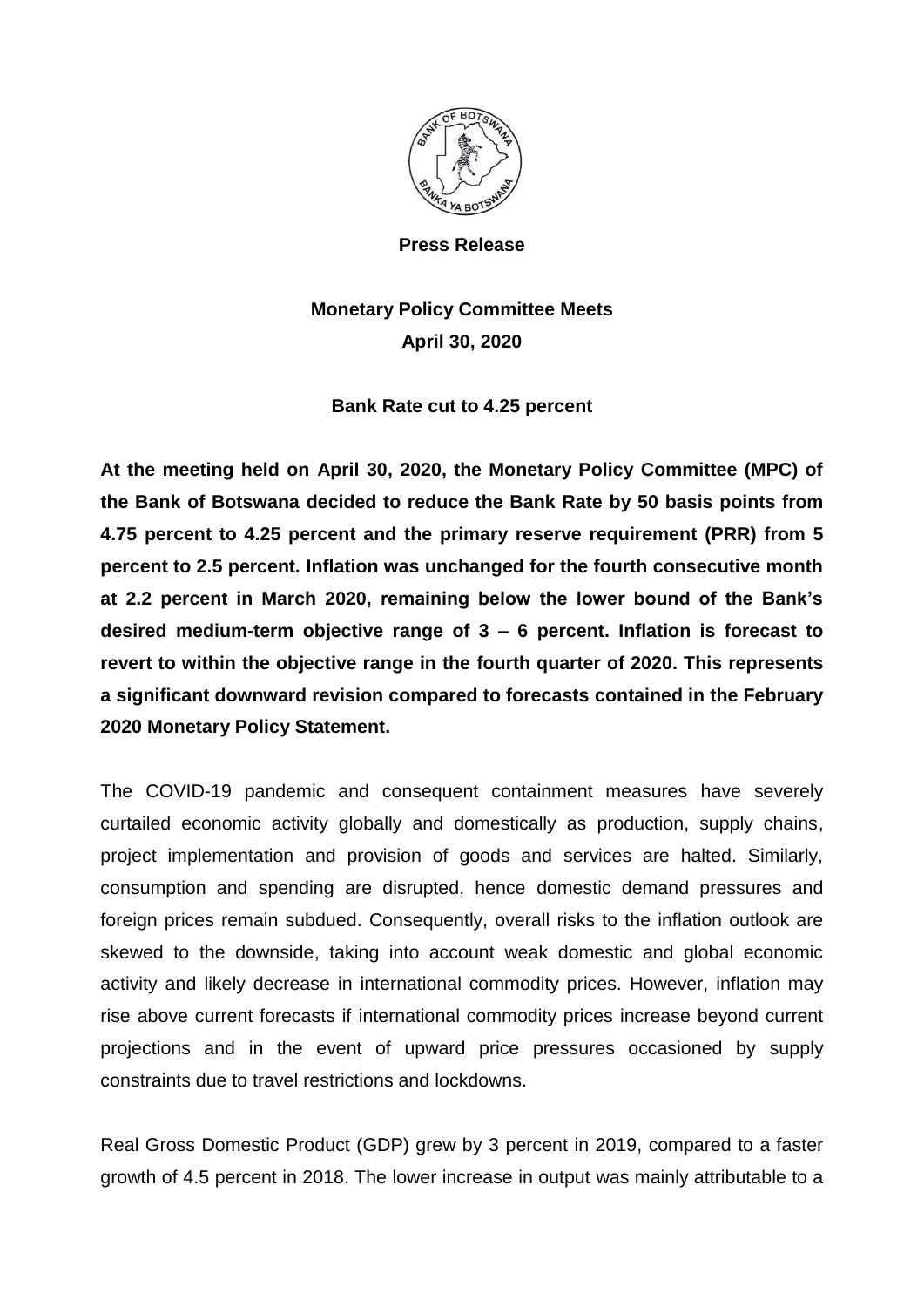contraction in mining output as well as a deceleration in non-mining GDP growth. Mining output contracted by 3.9 percent in 2019, compared to a faster increase of 7.9 percent in 2018, mainly due to weaker performance of the diamond, soda ash, copper and coal sub-sectors. Non-mining GDP grew by 3.8 percent in 2019, compared to 4.1 percent in 2018. The slower expansion in non-mining GDP was mainly due to a deceleration in output growth of the manufacturing, construction, transport and communications, and social and personal services sectors.

Projections by both the Ministry of Finance and Economic Development (MFED) and the International Monetary Fund (IMF) suggest a sharp deterioration in economic growth for Botswana in 2020. In the April 2020 World Economic Outlook, the IMF forecast GDP to fall by 5.4 percent this year, before rebounding to 6.8 percent in 2021, while the MFED estimates that the economy will contract by 13.1 percent, and rebound to a 3.9 percent growth in 2021. This wide range of forecasts attest to the challenges of making forward projections where there is uncertainty about the duration of constrained economic activity, the resultant damage to productive capacity, as well as the speed of resumption of production and pace of recovery in demand.

Broadly, the contraction in GDP reflects the substantial curtailment of economic activity due to the necessary global and domestic measures implemented to contain the spread of COVID-19 and safeguard human life. The resultant decrease in global demand and disruption in supply chains, as well as curtailed economic activity locally, has affected several sources of economic growth for Botswana. Notably, these include exports such as minerals and tourism as well as non-food retail economic activity and, also, disruption of the harvest season during a relatively good year when farmers were, in general, expecting a bumper harvest of various crops, especially cereals. Furthermore, unlike in the 2008/9 Global Financial Crisis, the exogenous shock to the economy occurs amid weakening of the country's fiscal and external buffers, characterised by government fiscal deficits for three consecutive financial years and gradual decline in foreign exchange reserves from 18.3 months of import cover in 2015 (P84.9 billion) to the current level of P68.9 billion as at end of January 2020 (or 13.3 months of import cover).

2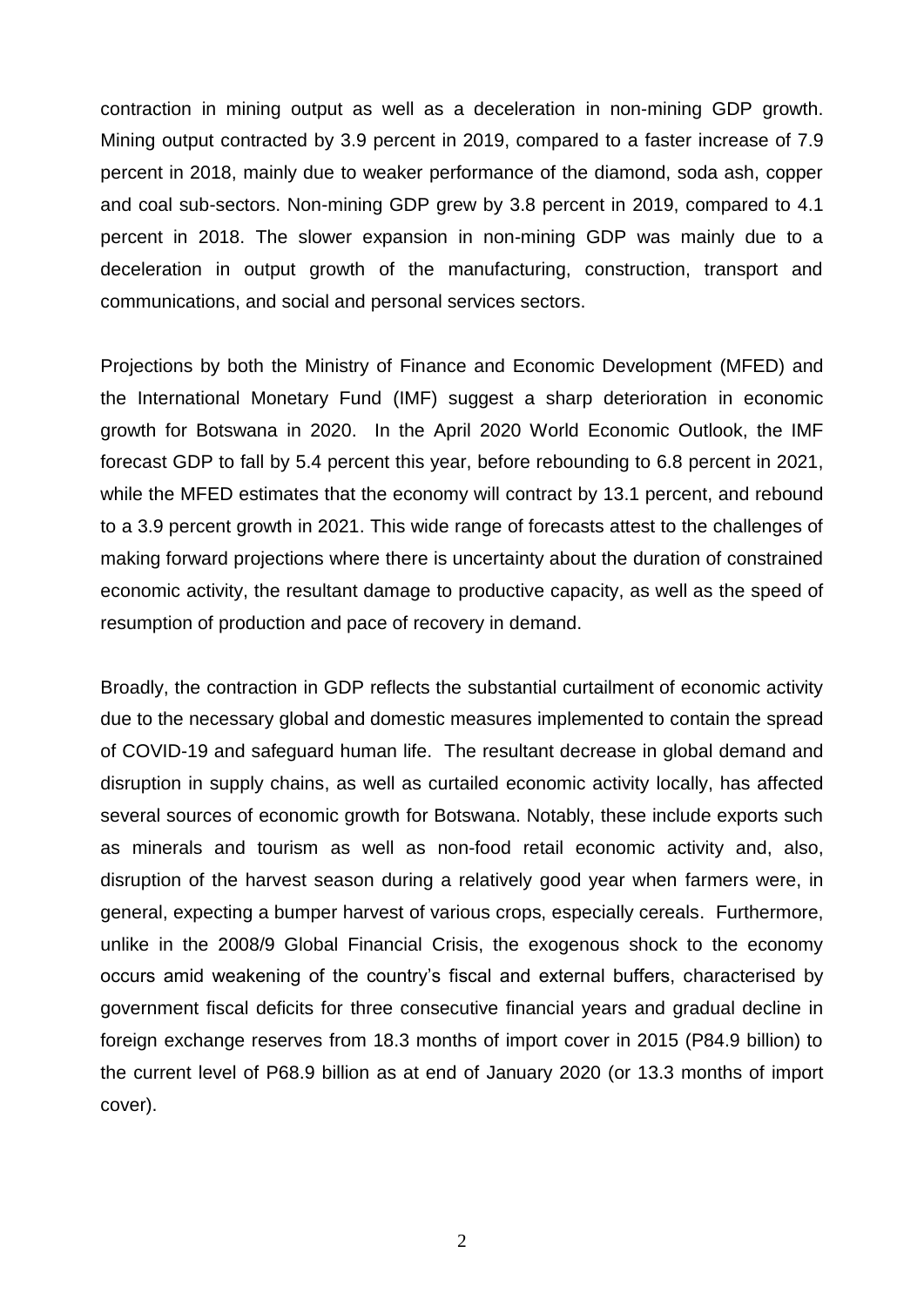The global backdrop is that the world economy is forecast to contract by 3 percent in 2020. This is worse than the contraction experienced during the 2008/09 global financial crisis, and the fallout from the COVID-19 crisis is projected to surpass that of the Great Depression of the 1930s. Nevertheless, economic activity is expected to rebound in 2021, with global growth estimated at 5.8 percent, anchored by unprecedented policy and resource support by individual countries and multilateral institutions. However, the recovery projections are fraught with uncertainty with respect to several critical factors, namely, the intensity and effectiveness of containment efforts; the extent of supply disruptions; fiscal and market financing constraints; shifts in spending patterns; trends in commodity prices; and, ultimately, business and consumer confidence. A similar pattern of developments pertains with regard to the rest of the Sub-Saharan Africa region.

The MPC, however, recognised that the short-term adverse developments in the domestic economy occur against a potentially supportive environment including accommodative monetary conditions; improvements in the provision of utilities; reforms to further improve the business environment; concerted efforts by government to mitigate the impact of COVID-19; and a prospective economic stimulus package. These would generally be positive for economic activity in the medium term. Even then, it is projected that the economy will operate below full capacity in both the short and medium term, and, therefore not creating any inflationary pressures, going forward.

Therefore, the current state of the economy and the outlook for both domestic and external economic activity provide scope for easing monetary policy to support domestic economic activity. Accordingly, the MPC decided to reduce the Bank Rate by 50 basis points to 4.25 percent. Commercial banks are required to make the necessary interest rate adjustments with immediate effect to reflect this policy decision.

The MPC has also decided to reduce the primary reserve requirement from 5 percent to 2.5 percent, effective May 13, 2020. This is expected to inject liquidity of approximately P1.6 billion into the banking system, which should allow commercial banks to be unconstrained in performing the necessary financial intermediation to support economic activity.

3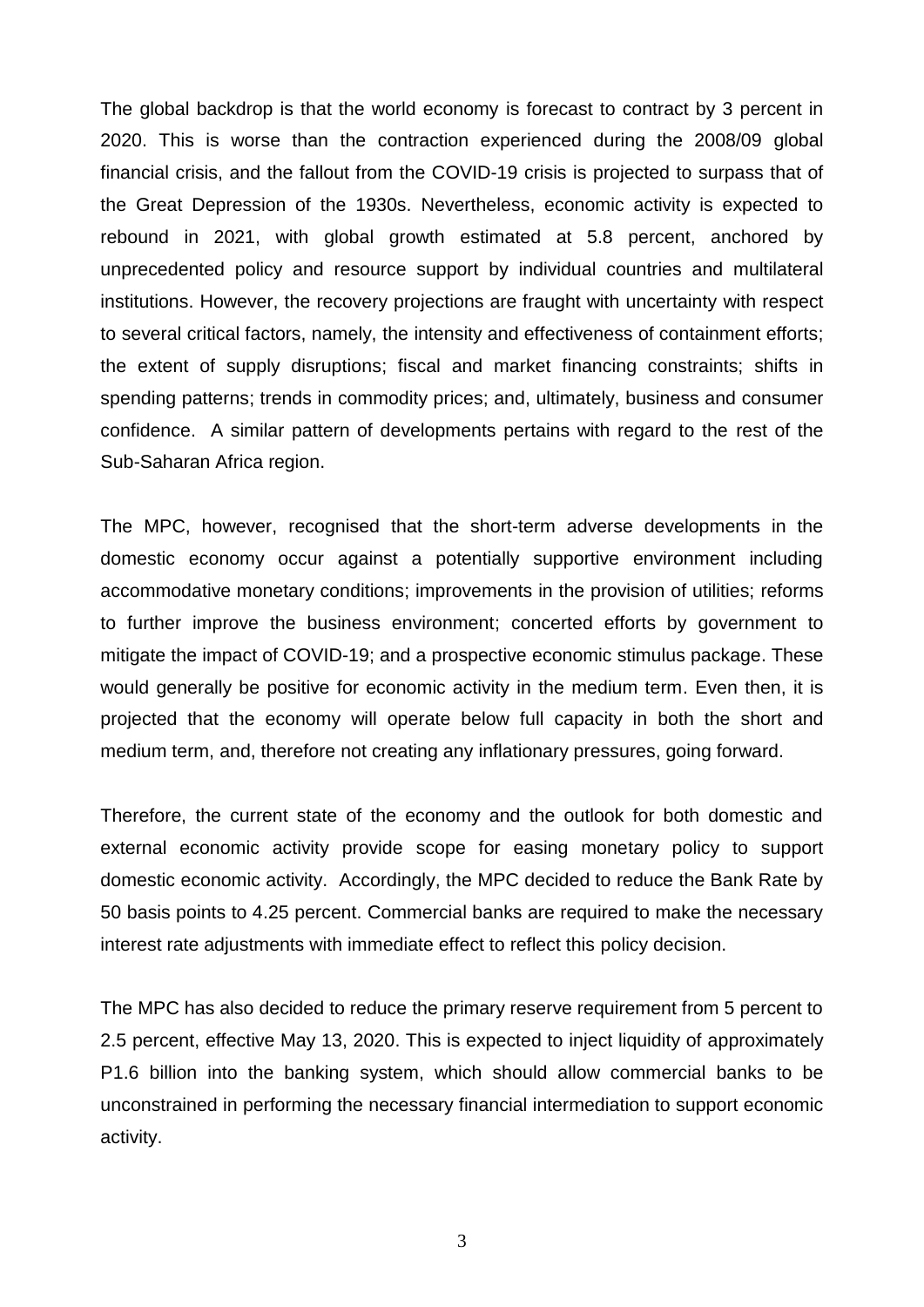Furthermore, as decided by His Excellency the President, on advice by the Honourable Minister of Finance and Economic Development following consultation with the Bank, the Bank will implement a new annual downward rate of crawl of 2.87 percent with effect from May 1, 2020, representing a change from the current 1.51 percent. This is complementary to the reduction in the Bank Rate and contributes to further easing of real monetary conditions in the economy.

Other measures already implemented by the Bank, which form part of the monetary policy and regulatory response to the COVID-19 economic fallout are:

- (a) the cost of accessing overnight funding by licensed banks from the Bank of Botswana Credit Facility is provided at the prevailing Bank Rate without the punitive 6 percentage points above the Bank Rate that prevailed before;
- (b) repo facilities that were available only on overnight basis are now offered against eligible securities with maturity of up to 92 days;
- (c) the collateral pool for borrowing by licensed commercial banks from the Bank of Botswana has been extended to include all corporate bonds listed and traded on the Botswana Stock Exchange. This is, however, subject to completing regulations and arrangements relating to valuation (haircuts), custody and settlement in central bank money;
- (d) the minimum capital adequacy ratio for banks was reduced from 15 percent to 12.5 percent; this should provide capital relief amounting to approximately P326 million for the entire banking industry; and that
- (e) the Bank will also generally exercise regulatory forbearance in relation to assessment of non-performing loans and determination of expected credit losses, for regulatory and compliance purposes.

You will also be aware of the commendable initiatives by commercial banks to offer a package of discretionary cashflow relief to support business and retail customers that are negatively affected by the COVID-19 pandemic. These include loan repayment holidays for an initial period of three months, restructuring of credit and other repayment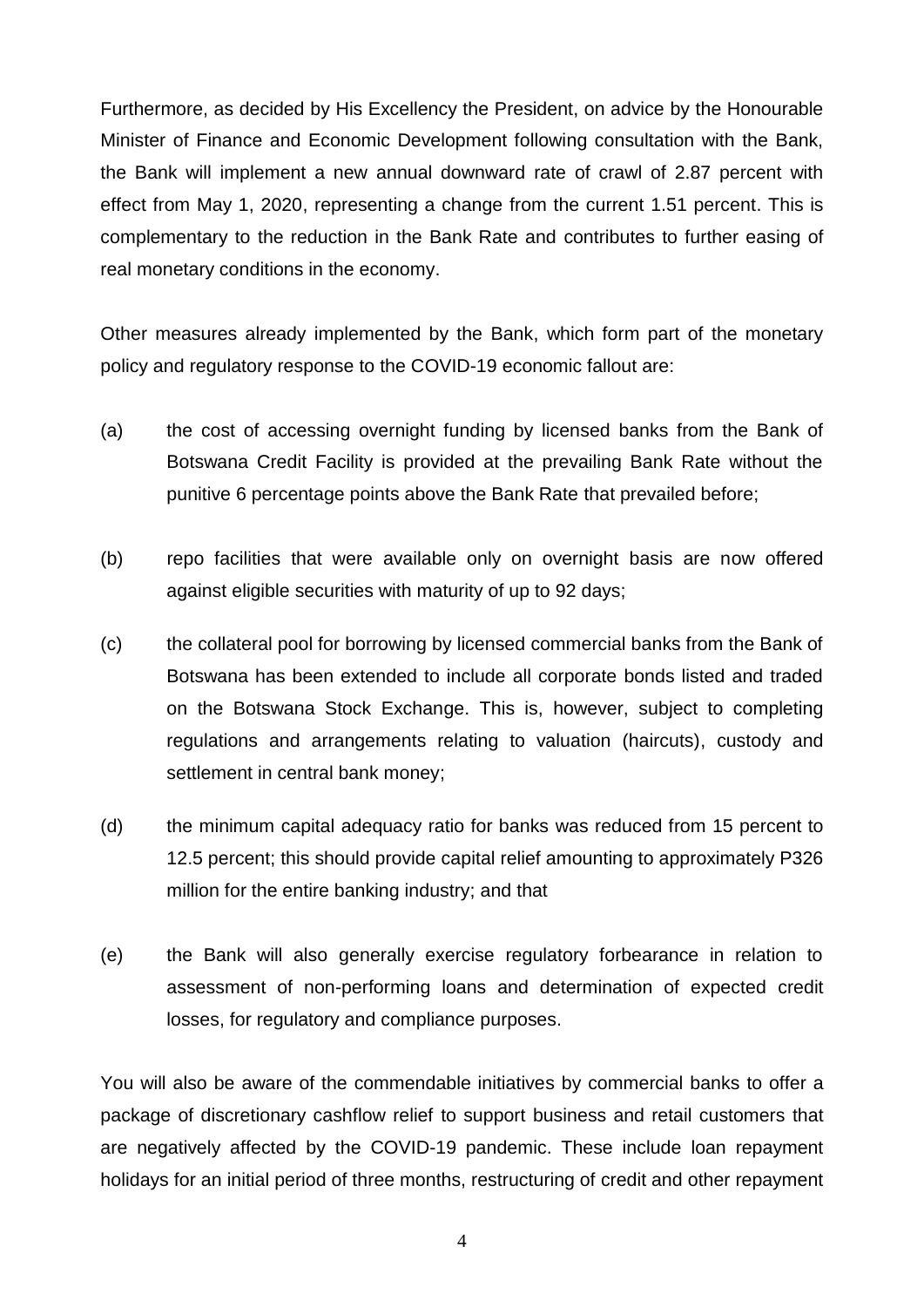terms for various loan and credit facilities and, also, free or discounted prices for digital banking channels. At this juncture, I wish to underscore the message that the deferral of loan repayments is only intended to provide relief to bank customers temporarily experiencing cash flow constraints during these difficult times; it should not be regarded as debt forgiveness. Consistent with the contractual obligations of the borrower, both the principal amount and interest would remain outstanding and interest will continue to accrue or accumulate increasing the outstanding amount. The Bank has initiated the collection of related data that should be available to inform the potentially evolving policy posture and the regulatory responses as may be necessary.

In summary, the policy decisions and liquidity support measures I have just announced or alluded to today should, individually and combined, be supportive of the economy in terms of:

- (a) easing borrowing costs in the economy and provide a sound springboard for future recovery;
- (b) sustaining, albeit for a short period, the cash flow position and balance sheets of both businesses and households in these difficult times;
- (c) facilitating unconstrained banking system support for economic activity;
- (d) enhance international competitiveness of the domestic industries; and
- (e) foster greater impact and traction of any economic stimulus initiatives.

Notwithstanding, the implementation of the foregoing measures, improving total factor productivity, structural reforms, export competitiveness of domestically produced goods and services as well as governance arrangements remain paramount in promoting sustainable and inclusive economic growth.

The Bank remains committed to its objective of monetary and financial stability and will respond timely to deviations of inflation from the objective range in support of durable economic development.

5